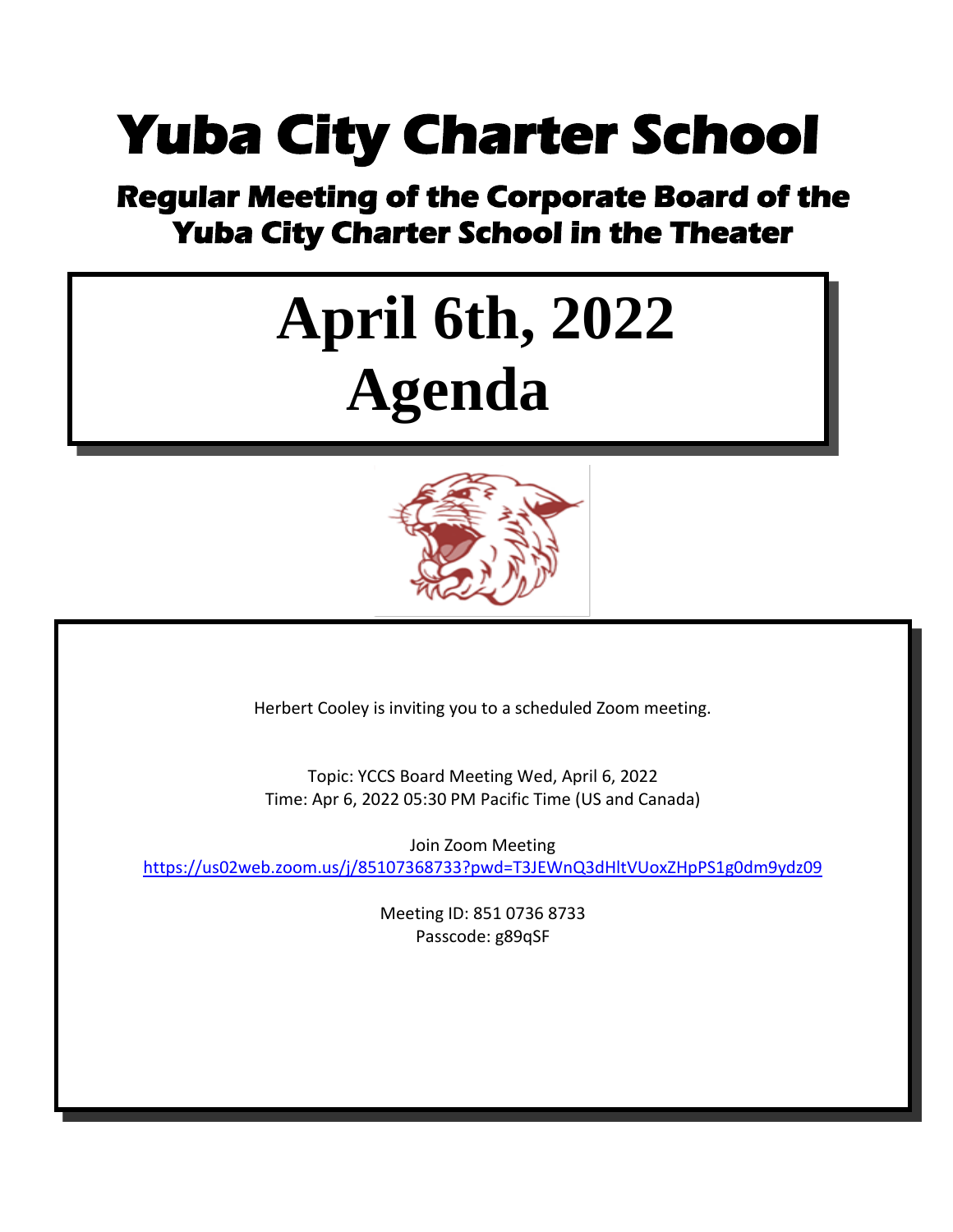#### **2021-2022 CORPORATE BOARD REGULAR MEETING April 6th, 2022- 5:30 p.m. 256 Wilbur Avenue, Building A Yuba City, CA 95991**

All meetings of the Yuba City Charter School Corporate Board are open to the public. From time to time, the Board may be required to discuss certain matters, as defined by State Law, in a closed session. When such an occasion arises, the presiding officer will announce that the Board is adjourning to a closed session, and will explain the purpose of the closed session.

#### **I. CALL TO ORDER**

#### **II. ROLL CALL**

| Pete Bakis, President         | Marvin Gieber, Vice President/Treasurer |
|-------------------------------|-----------------------------------------|
| Geri Yadon, Secretary/Clerk   | Suzanne Heringer, Trustee               |
| Tara Perrin-Preus, Trustee    | James Ferreira, Superintendent          |
| Shelley Priddy, YCUSD Liaison | Jasmine Norton-Smythe - ASB President   |
|                               |                                         |

#### Notice to the Public:

Members of the audience are given an opportunity to address the Board regarding items not listed on the agenda. If you wish to speak about an item not appearing on the agenda, please fill out a Speaker Card noting the topic about which you wish to speak and present it to the Board Recorder. If you wish to speak about more than one topic, please fill out a separate card for each topic. The President will recognize those members of the audience who wish to speak. The President may set a time limit on each person's remarks, if necessary. Each person wishing to speak will be asked to identify himself before speaking. No action will be taken during *these discussions or presentations. Public comment shall be limited to matters within the "subject matter* jurisdiction" of the Board. A matter is within the "subject matter jurisdiction" of the Board if it relates to the roles and responsibilities of the Board as set forth in the Board bylaws. Speakers are cautioned that under California *law no person is immune from liability for making intentionally false or defamatory comments regarding any person simply because the comments are made at a public meeting.*

#### **III. PLEDGE OF ALLEGIANCE/MOMENT OF SILENCE**

*The audience will be asked to stand for the Pledge of Allegiance followed by a moment of silence.*

- **IV. COMMENTS FROM THE PUBLIC ON ITEMS NOT ON THE AGENDA**
- **V. Public Meeting – English Learner Advisory Committee, District English Learner Advisory Committee, Parent Advisory Committee**
	- **1. ELD**
	- **2. Spanish language electives**

#### **VI. Public Hearing**

**1. LCAP**

#### **VII. AGENDA REORGANIZATION**

#### **VIII. DISCUSSION ITEMS**

- **A. Budget & Financials – LCAP**
- **B. ASB Report**
- **C. School Safety**
- **D. Capturing Kids Hearts**

#### Notice to the Public:

As the Board discusses agenda items, audience participation is permitted. Generally, the President will ask Board Members for their remarks before recognizing requests to speak from the audience. At the President's discretion, agenda items may be considered in other than numerical order.